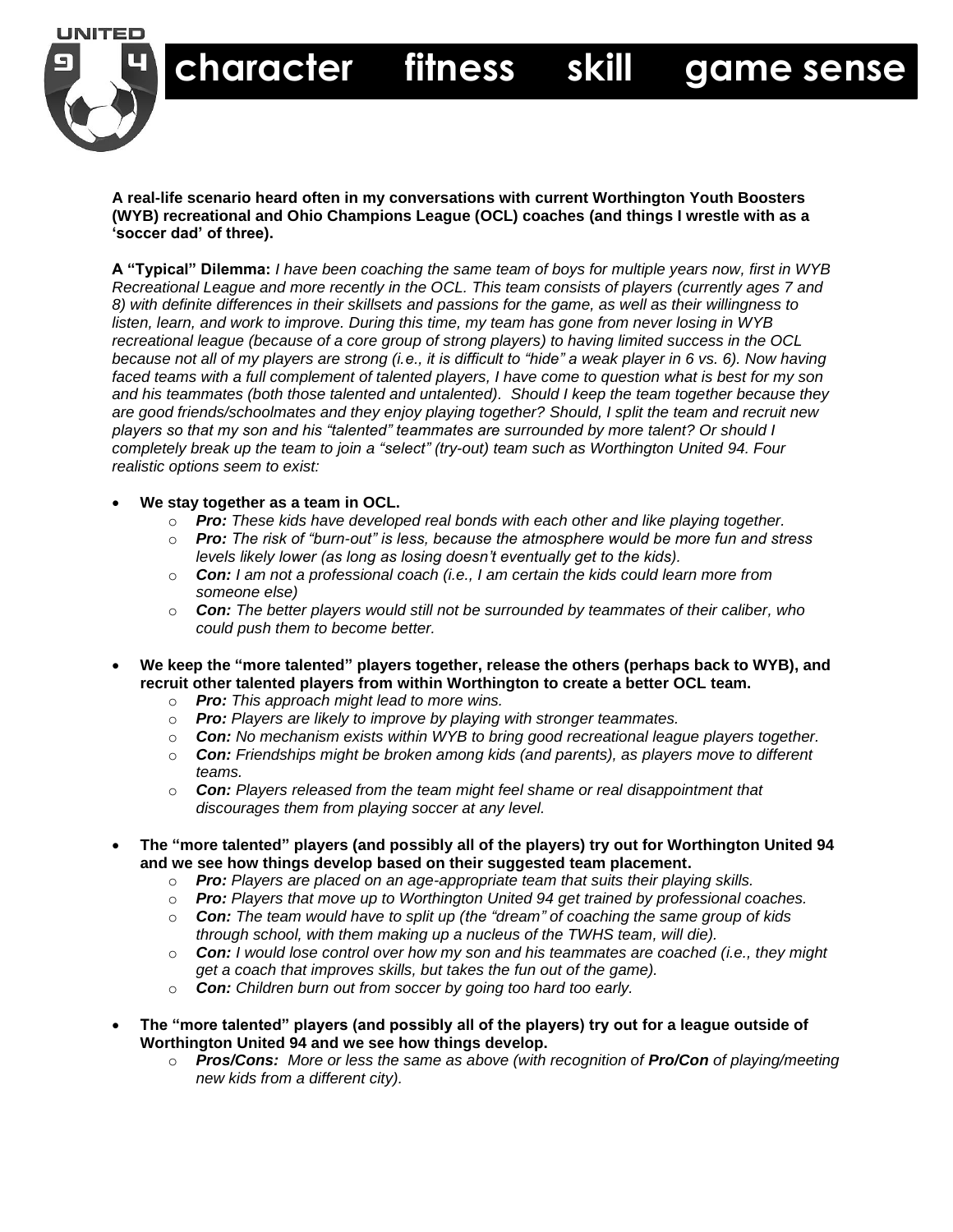*None of these options is perfect, which is why I am struggling as a parent and as a coach. For this reason, I am writing to learn more about what you recommend, given your successes in soccer, as well as your experiences in coaching kids of all ages. In the process, I hope to learn more about Worthington United 94 and what potential advantages it could bring my son and his teammates.*

*Below are my answers to specific questions posed in previous conversations, in no specific order. In the process of answering these questions, I have tried to provide more information about Worthington United 94. To understand more of my background experiences and how I have formed my philosophy, please see the STAFF TAB on [www.worthingtonunited.org](http://www.worthingtonunited.org/)*

- *1.* **Is Worthington United 94 (or any other "select" team) too much for a child less than 8 or 9 years old? What have you done to promote soccer in your family?**
	- *I believe each child and family is unique. Personally, my philosophy for my three kids has been to keep things simple when they are young. I believe in providing an environment that a) is supportive, b) is challenging but fun, c) is consistent (schedule-wise) but gives us free time to still be a family, d) limits travel but still allows games against similar competition, and e) provides opportunities to practice on a regular basis. I also believe in my children getting opportunities with other sports and activities over the course of the year is IMPORTANT; not deciding 'soccer is the only thing' at an early age prevents injuries, keeps them fresh, and allows them to learn games that can all 'carry over' to the other. We (as parents) do set a limit on one 'select team' – other choices are recreation.* 
		- *My son started his select soccer experience in third grade. He currently plays at an age group above his age as he plays with classmates' grade level; he has a late September birthday.*
		- *My oldest daughter played recreational through 5th grade and then jumped to select in 6th grade. She has moved on to x-country and track which was always a goal of hers.*
		- *My youngest is in first grade and plays recreational, with time in the Stars program as well. I am not sure if or when he will make the jump to the next level.*

*There are MANY different paths to success with no universal answer to when a player should enter a select league or specialize in soccer. Further, the current path in US Soccer is MUCH different relative to the rest of the world where players have much less structure at the younger ages but play on a daily basis in a much more pick-up style environment. But, a common denominator to success in all countries is the following three attributes: the child (1) is a good athlete (has speed, endurance, and coordination), (2) has JOY for the game (has FUN playing and even has FUN watching the game*  when not playing), and (3) is conscientious about getting better (plays on his/her own). If your child *possesses these three qualities, he/she is likely READY for a select league.*

- *Will my son/daughter fall too far behind the curve or miss out on getting onto a good team at an older age because they joined a select league like Worthington United 94 too late?* 
	- I believe that players will not 'fall behind', if they have the attributes listed in the last question answer (i.e., athleticism, JOY, and a desire to improve). But, if your son/daughter has these three qualities, playing in on a select team within Worthington United 94 with other players of his/her caliber certainly would help him/her improve, if he/she enjoys the atmosphere. Thus, while certainly not required to be successful, a select team could help bring success.
- *Is joining a select league a disadvantage by increasing the risk of burnout or injury?*
	- *While I cannot comment on injury, burnout is a real concern as the dropout rate for soccer players spikes dramatically at age 11 and 12. And, the age of dropping out has continued to lower as competitive select leagues continue to lower age groups. Thus, it is critical that your child has a real passion for the game and a real interest in learning. And, as stated above, I*  highly recommend that your child engages in other activities during the year, which will prevent *both burnout and possibly injury.*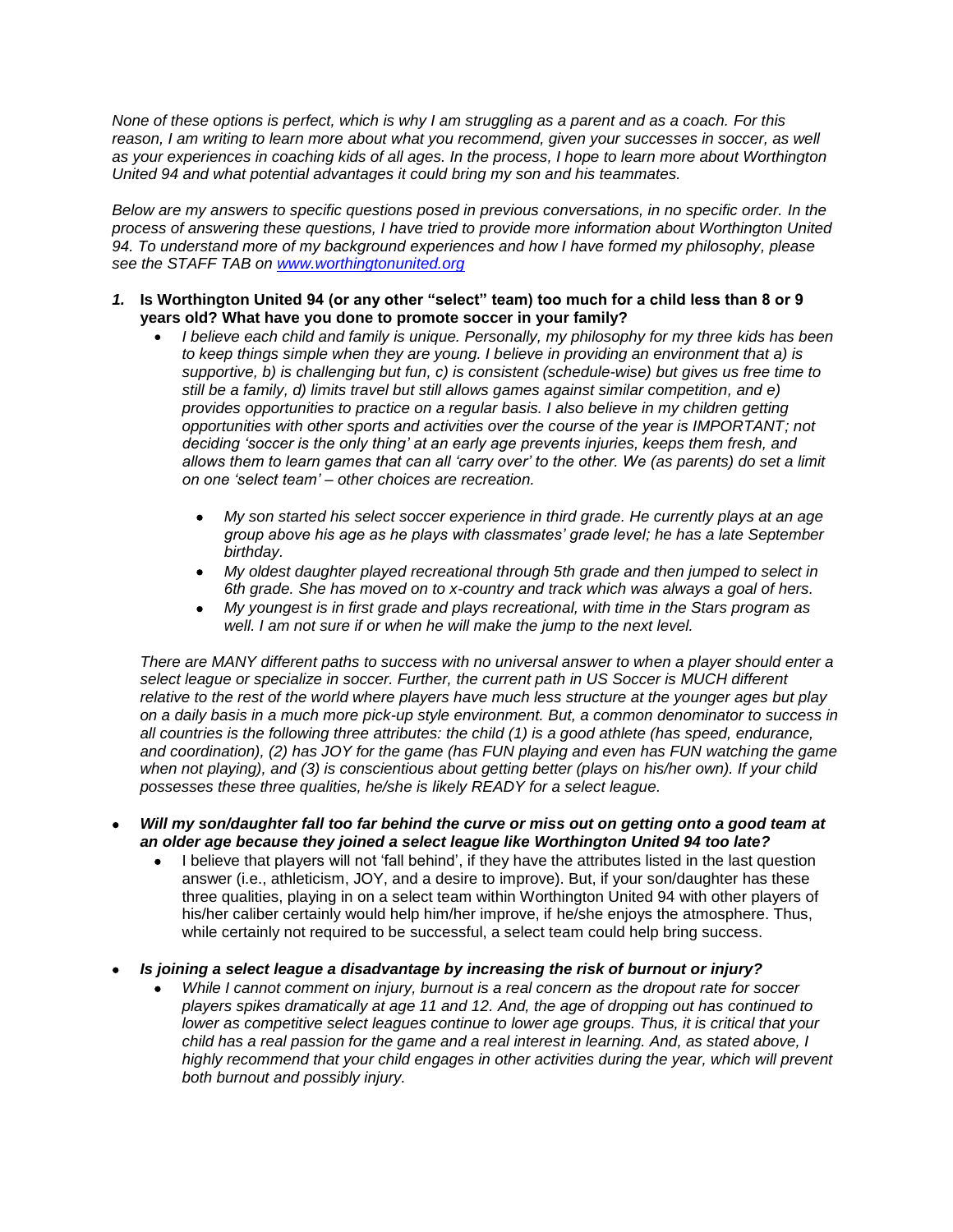- **Why is Worthington United 94 a wise choice as a select league for local kids?**
	- *United 94 is great option for many reasons. First, United 94 sponsored by WYB and has community ties that provide ample resources and fields. For example, Phoenix Middle School (south fields) is used as United 94's hub, providing a consistent, central practice location for team practices, camps, and clinics. Other local Worthington fields (e.g., Perry Park, Fishing Access Park, Worthington Parks and Recreation land, school fields) are made available for games and other uses. Second, United 94 fees help pay for field usage, as well as the upkeep of these "public" resources (i.e., these dollars are reinvested in the community). Third, having access to fields in Worthington limits rush hour drives to practice outside of our community. Our goal is to create a local club where children can develop in a supportive, fun and challenging environment RIGHT here in their community!*
- **What is the coaching philosophy within United 94? From parent:** *I am particularly concerned about this for my child, who is talented, field smart, puts the time into improve, and basically lives/breathes soccer, but who also has a bit of anxiety about new coaches and teammates (i.e., he doesn't want to make a mistake). My child does take construction criticism fine; but, I fear an over-competitive coach crushing his/her spirits in some way or exceptionally talented kids teasing him/her, if he/she makes a mistake.* 
	- *United 94 continues to grow its staff through outreach to the community, through investing in coaches within our club by paying for continuing education licensing, and through the vision set by me, the Player Development director (see coaching resources on our web site under documents). United 94's coaching philosophy is to help develop players and teams to the best of their ability through the guidance (and unpacking) of the new US Soccer Curriculum presented in 2012. We want our teams and players to (1) compete and (2) have freedom to try new skills in practices and games. We believe this balance allows individuals and teams to progress (focusing on just one area stifles players in the long run). Our goal is to help players develop through encouragement; not through fear or threats of losing their position within their team or club.*

## **6. For what are the fees for playing in Worthington United used?**

 *Our fees are comparable and in some cases lower than surrounding select clubs. Player fees go to equipment (e.g., goals, field maintenance), staff (our Player Development Director is the only paid position overseeing the club currently), individual coaches (for their work with teams), league and tournament fees, and administrative fees (web, WYB, insurance, etc.). Most of the fees stay in Worthington, which helps develop/ invest into our community. We strive to create programming that seems "worth it" for players/ families who want to have the challenge of playing at a higher level.* 

## **7. Do United 94 teams practice and play year-round (all four seasons), or just spring and fall**?

- *Official seasons occur during Autumn (from August through the end of October) and Spring (mid-February through late May/early June). During summer, informal (pick-up) playing opportunities occur at places like Thomas Worthington High School (turf field) and Evening Street Elementary (playground), with camps and clinics beginning during late July. During the winter, some teams/ age groups play informal pick-up games (street soccer, gym time, turftime pickup, with some teams/players choosing to play in an organized indoor league). United 94 also offers optional, indoor programming once a week during winter. In other words, the decision to play year-round is left to the families.*
- **8. How many practices and games occur per week during Autumn and Spring?** 
	- *We strive to achieve an overall ratio of two practices to every game (recommended by US Soccer). This ratio changes from time to time due to tournaments and occasional scheduling difficulties. Our coaches do their best to set a consistent schedule to help families manage their schedules.*
- **9. How much travel is involved within season for regular games and tournaments?**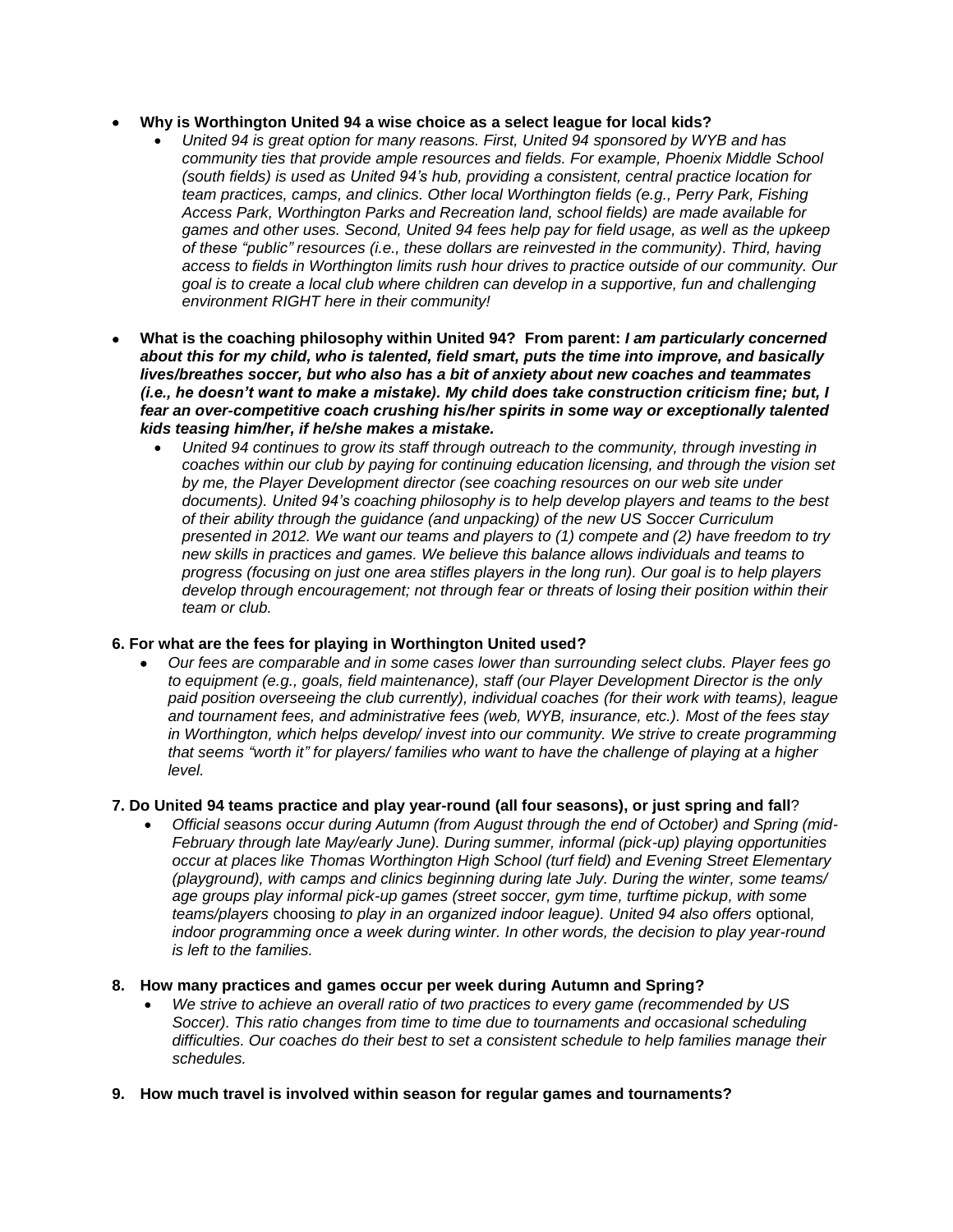*We currently compete in MOSSL (Mid Ohio Select Soccer Association), which means the majority of games take place within central Ohio. From time to time, a team may compete against Chillicothe/ Newark/ Delaware at the lower division levels as these teams compete within MOSSL as well. This is not the norm, however. Tournaments have been limited to Ohio in our first year (one out of town tournament -Dayton/ Cincinnati/ Cleveland areas- and one in-town tournament a season).* 

## **10. Do costs include tournament costs?**

- Yes, tournaments are included in fees; no add-ons.
- *11. How many levels of teams exist within Worthington United 94 and how are players moved between these tiers? We currently are in our first year, during which our U9/ U10 boys and U12 girls have two levels of teams. Our other age groups only have one team (level). Our goal is to field 2-3 teams from age groups U8-U10; 2 teams from U11 to U12; and 1-2 teams at age groups U13 and above. Our ideal roster sizes are: 10 players for 6 vs. 6 teams; 10; 12 players for our 8 vs. 8 teams; and 15-15 players for 11 vs. 11 teams.*
- *12. How does playing time work? Are players on a team guaranteed equal playing time? Some minimum playing time?*
	- *Coaches are strongly encouraged to play all players at a minimum of ½ total minutes (i.e. 50 minute game = minimum of 25 minutes) in all league games. Tournament knockout games, playoffs, and state cup matches are competitive situations which may limit time to less than ½ of a game. Coaches will communicate to parents and players at an appropriate time if playing time is less than the minimum stated. Parents and players are encouraged to communicate to coaches if playing time drops below minimum.*
- **13. Once players are assigned to a team roster, is the team roster fluid with players moving up and down levels within a season or year? Or, are players "locked" into a specific team for the season or year?**
	- *Players are locked into their team for the year UNLESS a player leaves a team midseason (moves, etc.) and then there may be a played moved. We do have players move from time to time up an age group (for a tournament, league game), if there is a need from a team (a player is sick, hurt, etc.) or within an age group. This provides great opportunities for players, although it is limited. We believe in not burning players out (always a conversation with parents) and keeping them fresh! We also do not roster a team if they will constantly need guest players.*
	- **14. When are tryouts?** *Spring (\*and supplemental winter tryouts if needed): <http://files.leagueathletics.com/Text/Documents/14807/41511.pdf>*
- **15. What happens during the tryouts (i.e., How are kids evaluated)? Are decisions based on a set of skills, fitness, decision-making abilities, etc.?**
	- *Yes, players are engaged in activities that showcase their skill such as small-sided games, fullsided games for their age level, and activities that allow them to showcase their skill in repetitions (finishing, dribbling, passing).*
- **16. Are there skills/drills that my son/teammates should be familiar with, if they decide to try out?**
	- *Basic soccer skills – dribbling, passing, finishing – are important. Checking out www.isoccer.org – and getting familiar with those assessments is good. Juggling the ball in the backyard helps ANY player as well.*
- **17. Are kids actually "cut" from Worthington United 94? Or are teams formed to accommodate all skill levels?**
	- *If we do not have enough players to field a second or third team, we will first look to find players to join. If it is a situation where we cannot form a team unless we have to draw from other teams*